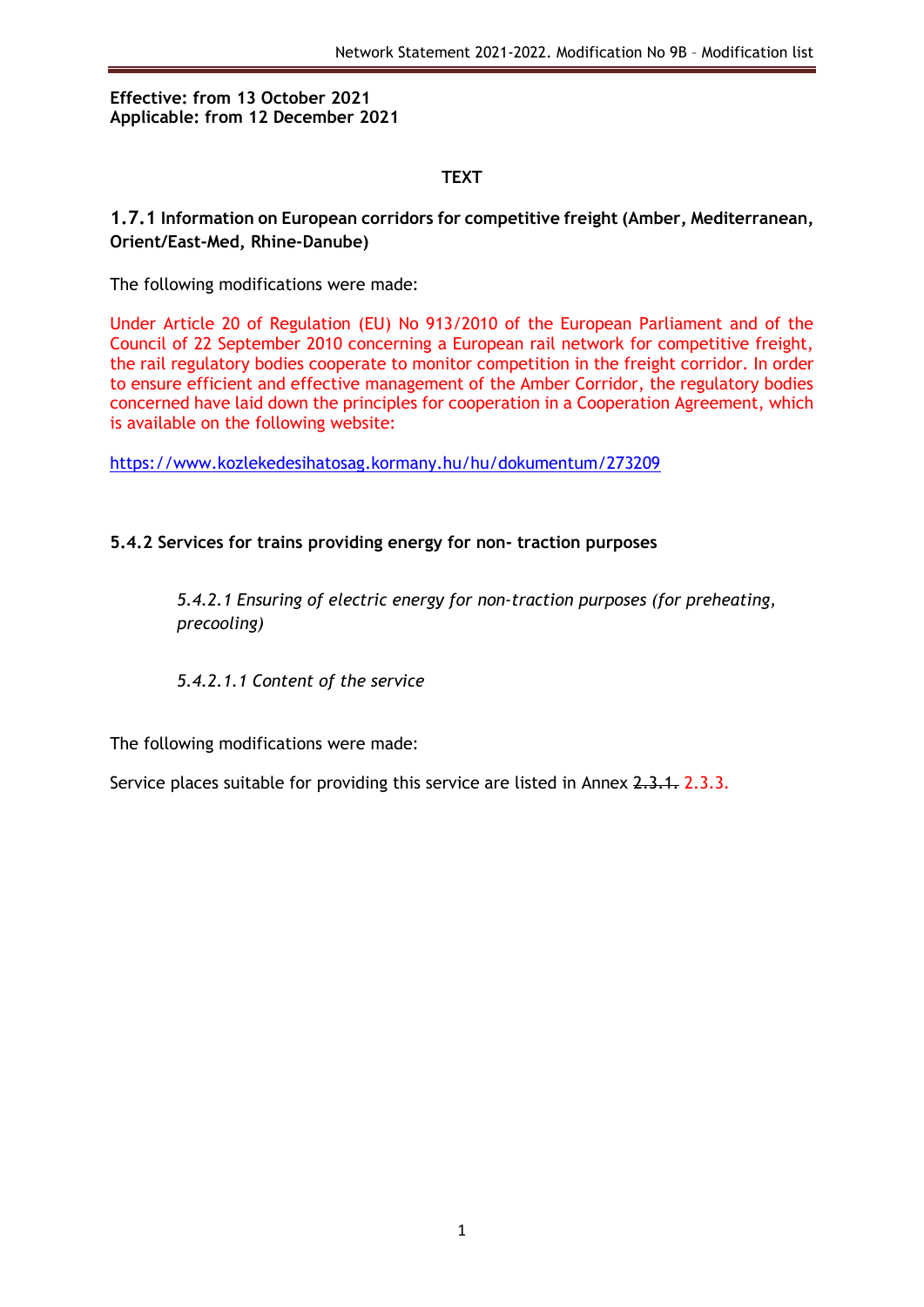# **ANNEXES**

**1. Annex 7.3.11 - Public loading sidings and loading areas belonging to these loading sidings – GYSEV Zrt.**

The following modifications were made:

| Service place       | Open access loading place registered by GYSEV Zrt. |                                  |                                 |                                                     |                   |            |               |           | Loading track next to loading places |                   |               |                |                             |         |                                                   |  |
|---------------------|----------------------------------------------------|----------------------------------|---------------------------------|-----------------------------------------------------|-------------------|------------|---------------|-----------|--------------------------------------|-------------------|---------------|----------------|-----------------------------|---------|---------------------------------------------------|--|
|                     | Code of the service<br>place                       | Position of the<br>service place | Loading and other<br>equipments | TAF TSI ID of the<br>loading and other<br>equipment | Paved             | Lighting   | Size          |           |                                      |                   | Usable length | Loading length | Availability of<br>catenary | Axle    | <b>Restrictions, remarks</b>                      |  |
|                     |                                                    | From section to<br>section       |                                 |                                                     | ves-no-<br>partly | yes-no     | Length<br>(m) | Width (m) | TAF TSI ID                           | Name of the track | (m)           | (m)            | yes - no -<br>partly        | load(t) |                                                   |  |
| Acsád               | 05249                                              | 831-836                          | none                            | 55-05249-06-IV                                      | yes               | yes        | 400           | 40        | 55-05249-01-IV                       | IV.               | 414           | 400            | no                          | 21      | Loading area can't be used<br>until 31.12.2021.   |  |
| <b>Beled</b>        | 02402                                              | $337 - 342$                      | side loading                    | 55-02402-19-1                                       | yes               | yes        | 500           | 20        | 55-02402-01-1                        | 1/a               | 679           | 500            | partly                      | 21      | Loading area can't be used<br>until 31.12.2021.   |  |
|                     |                                                    |                                  | loading area                    | 55-02402-06-1                                       | yes               | yes        | 20            | 20        | 55-02402-01-I                        | 1/b               | 679           | 20             |                             |         | Loading area can't be used<br>until 31.12.2021.   |  |
| Köszeg              | 05538                                              | $+2$                             | loading area                    | 55-05538-06-1                                       | yes               | <b>yes</b> | 400           | 40        | 55-05538-01-1                        | $\pm$             | 310           | 400            | he                          | 20      |                                                   |  |
| Lővő                | 05207                                              | 573-576                          | loading area                    | 55-05207-06-IV                                      | yes               | yes        | 250           | 30        | 55-05207-01-IV                       | IV.               | 294           | 250            | no                          | 21      | Loading area can't be used<br>until 31, 12, 2021. |  |
| Pácsony             | 05330                                              | 1292 - 1294                      | loading area                    | 55-05330-06-IV                                      | yes               | yes        | 188           | 14        | 55-05330-01-IV                       | IV.               | 188           | 188            | no                          | 21      | Loading area can't be used<br>until 31.12.2021.   |  |
| Szil-Sopronnémeti   | 02378                                              | $461 - 463$                      | loading area                    | 55-02378-06-1                                       | yes               | yes        | 277           | 20        | 55-02378-01-1                        |                   | 301           | 277            | partly                      | 21      | Loading area can't be used<br>until 31.12.2021.   |  |
| Szombathely Rendező | 43778                                              | 961-964                          | loading area                    | 55-43778-06-ÚJKIHÚZÓ                                | yes               | no         | 230           | 30        | 55-43778-01-ÚJKIHÚZÓ                 | úikihúzó          | 238           | 230            | no                          | 21      | Loading area can't be used<br>until 31.12.2021.   |  |
|                     |                                                    | 957-959                          | side loading                    | 55-43778-19-RAMPA                                   | yes               | yes        | 80            | 20        | 55-43778-01-RAMPA                    | rampa             | 185           | 80             | no                          | 21      |                                                   |  |
|                     |                                                    | $967 - 970$                      | loading area                    | 55-43778-06-KPU                                     | yes               | no         | 80            | 30        | 55-43778-01-KPU                      | Konténer PU I/a   | 270           | 80             |                             |         | without electric power                            |  |
|                     |                                                    |                                  | side+end loading                | 55-43778-19-KPU I                                   | yes               | no         | 150           | 30        | 55-43778-01-KPU I                    | Konténer PU I/b   | 270           | 150            | partly                      | 21      | Loading area can't be used<br>until 31.12.2021.   |  |
|                     |                                                    | 967 - 970                        | loading area                    | 55-43778-06-KPU_II                                  | yes               | no         | 230           | 15        | 55-43778-01-KPU_II                   | Konténer Pu. II.  | 273           | 230            | partly                      | 21      | without electric power                            |  |